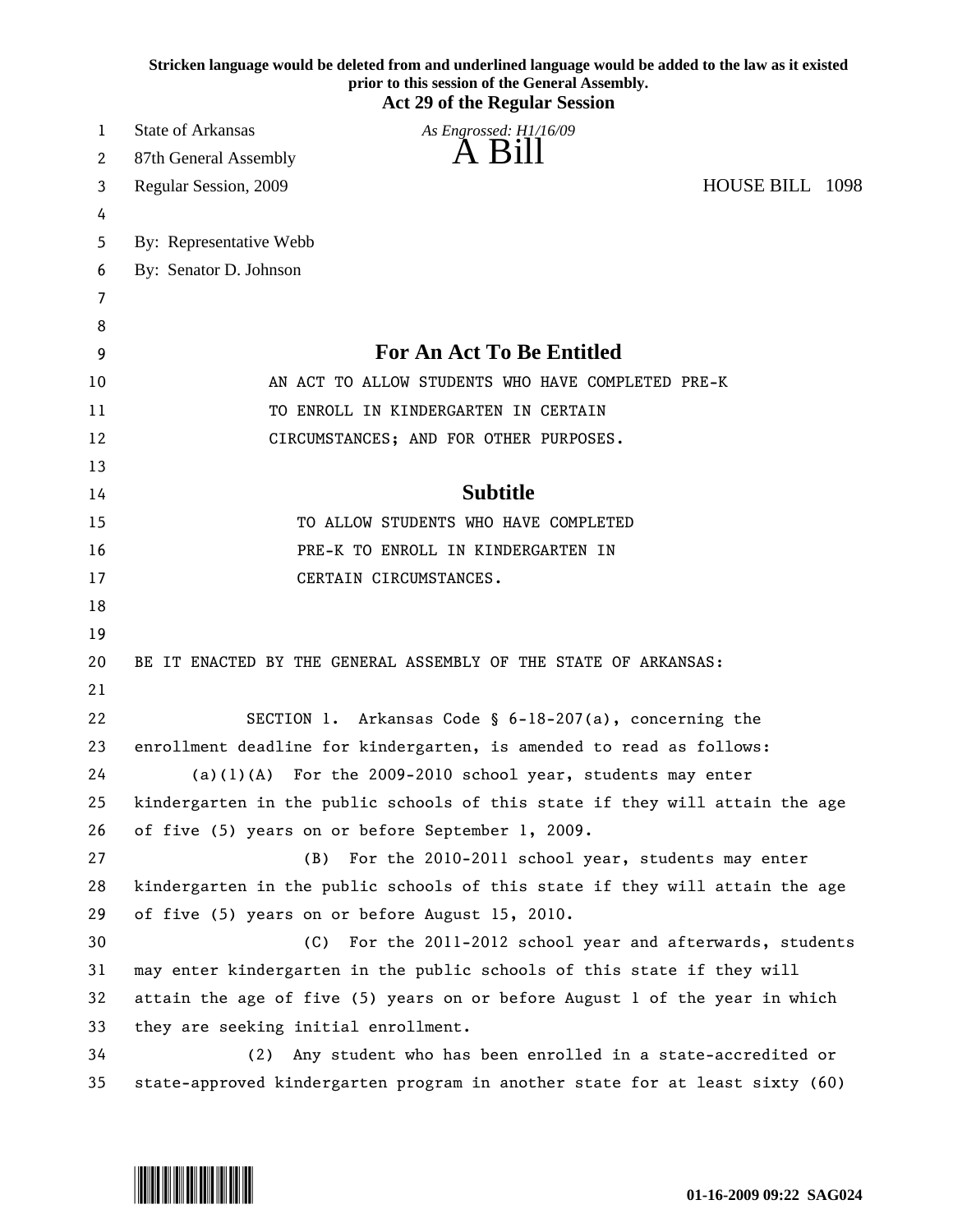## **As Engrossed: H1/16/09 HB1098**

| 1  | days, who will become five (5) years old during the year in which he or she     |
|----|---------------------------------------------------------------------------------|
| 2  | is enrolled in kindergarten, and who meets the basic residency requirement      |
| 3  | for school attendance may be enrolled in kindergarten upon written request to   |
| 4  | the school district.                                                            |
| 5  | (3)(A) Notwithstanding the age requirements in subdivision                      |
| 6  | $(a)(1)$ of this section, a public school or public school district shall allow |
| 7  | a child to enroll in kindergarten if the child:                                 |
| 8  | Was enrolled in a state-approved prekindergarten<br>(i)                         |
| 9  | program during the 2008-2009 school year;                                       |
| 10 | (ii) Attended a state-approved prekindergarten                                  |
| 11 | program for at least one hundred (100) days during the 2008-2009 school year    |
| 12 | and each subsequent year in which he or she is enrolled in a state-approved     |
| 13 | prekindergarten program; and                                                    |
| 14 | (iii) Will be at least five (5) years of age no                                 |
| 15 | later than September 15 during the year in which he or she enrolls in           |
| 16 | kindergarten.                                                                   |
| 17 | (B) As used in this subdivision (a)(3), "state-approved                         |
| 18 | prekindergarten program" means a prekindergarten program that is accredited     |
| 19 | and quality-approved by the Department of Human Services Division of Child      |
| 20 | Care and Early Childhood Education.                                             |
| 21 | SECTION 2. EMERGENCY CLAUSE. It is found and determined by the                  |
| 22 | General Assembly of the State of Arkansas that families in Arkansas are         |
| 23 | suffering an undue hardship created by the establishment of new kindergarten    |
| 24 | enrollment criteria; that some children currently enrolled in prekindergarten   |
| 25 | programs are not eligible to enroll in kindergarten due to newly implemented    |
| 26 | criteria; that the immediate implementation of this act is necessary for        |
| 27 | public school districts and families of these children to prepare for the       |
| 28 | enrollment of these students in kindergarten for the 2009-2010 school year;     |
| 29 | that the failure to allow these children to enroll in kindergarten will cause   |
| 30 | irreparable harm to the education of these children and the well-being of       |
| 31 | this state. Therefore, an emergency is declared to exist and this act being     |
| 32 | immediately necessary for the preservation of the public peace, health, and     |
| 33 | safety shall become effective on:                                               |
| 34 | The date of its approval by the Governor;<br>(1)                                |
| 35 | If the bill is neither approved nor vetoed by the Governor,<br>(2)              |
| 36 | the expiration of the period of time during which the Governor may veto the     |